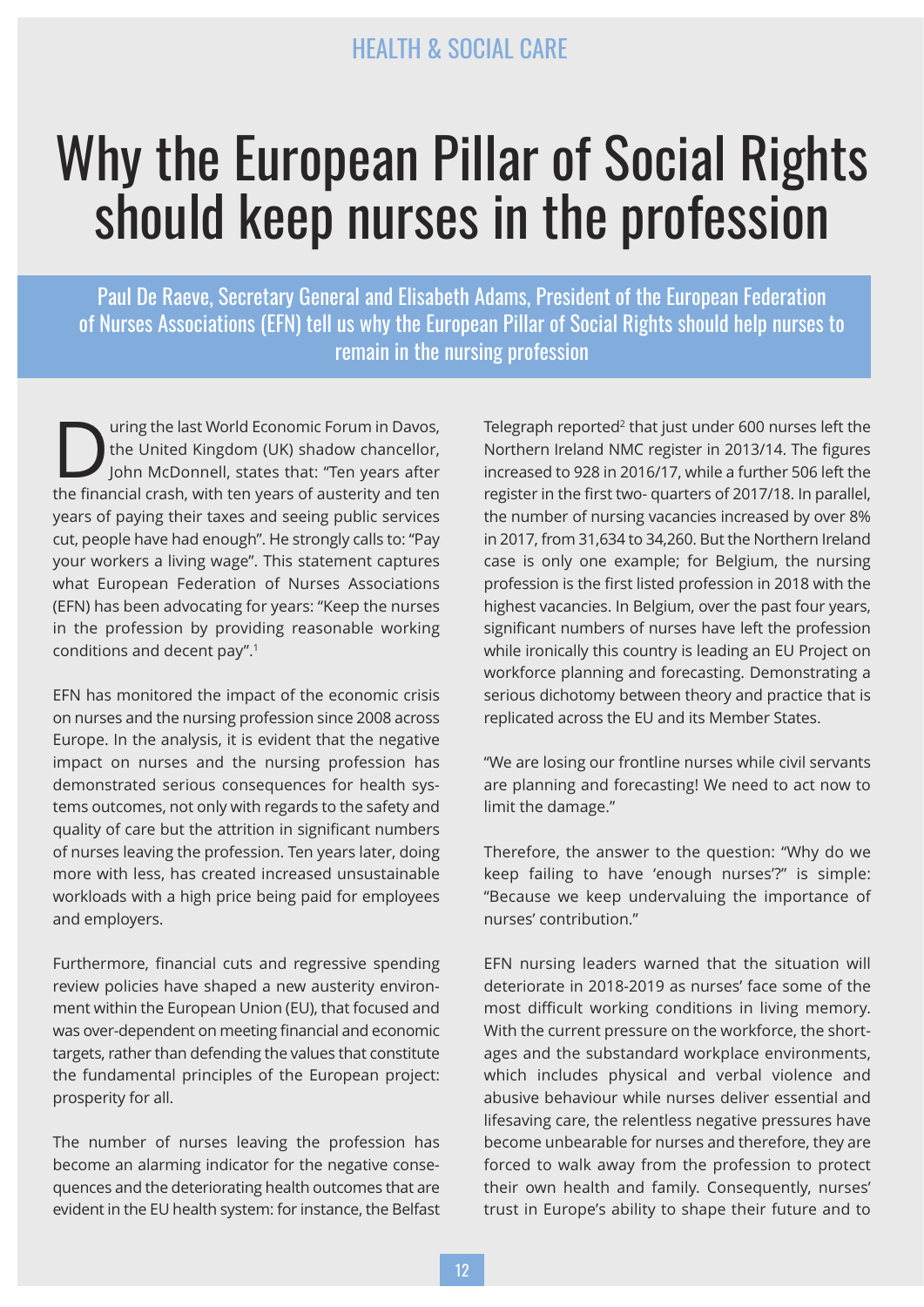

deliver both fair and prosperous societies has been eroded since 2008.

It is, therefore, imperative that the European Pillar of Social Rights provides effective hard and soft law initiatives and frontline incentives to retain the nurses in the profession.

### **EU efforts to achieve social convergence**

In the attempt to respond to the well-known social challenges, the Juncker Commission presented some initiatives aiming to boost the social dimension of Europe. In this context, the reflection paper on the social dimension of Europe<sup>3</sup> developed by the European Commission in April 2017 examines how to sustain our standards of living, create more and better jobs, equip people with the right skills and create more unity within our society, as well as adapting our social models to current and future challenges and to galvanise Europe's social spirit. The document acknowledges that much still needs to be done to achieve a social convergence between European countries in Europe.

The reflection paper sets a timeline for Social Europe, that includes the design of the European Social Rights Pillar, the main goal of which is to act as a driver for social change in Europe and serve as a guide towards efficient employment and social outcomes. The 20 principles enshrined in the Social Pillar aim to address crucial topics, such as equal opportunities and access to the labour market; fair working conditions and; social protection and inclusion4.

But how do we ensure that such ambitious the European Pillar of Social Rights principles turn into concrete support for three million frontline nurses in the EU? Or is this not what the EU is about?

To deliver on these initial objectives, the Social Pillar must be developed for people and with people. Therefore, it is crucial to ensure that its implementation, as a primary objective with the drive to improve the life and well-being of EU citizens, including the valuable and essential human resource of the three million nurses, by concretely engaging in its co-design and implementation. Council recommendations are not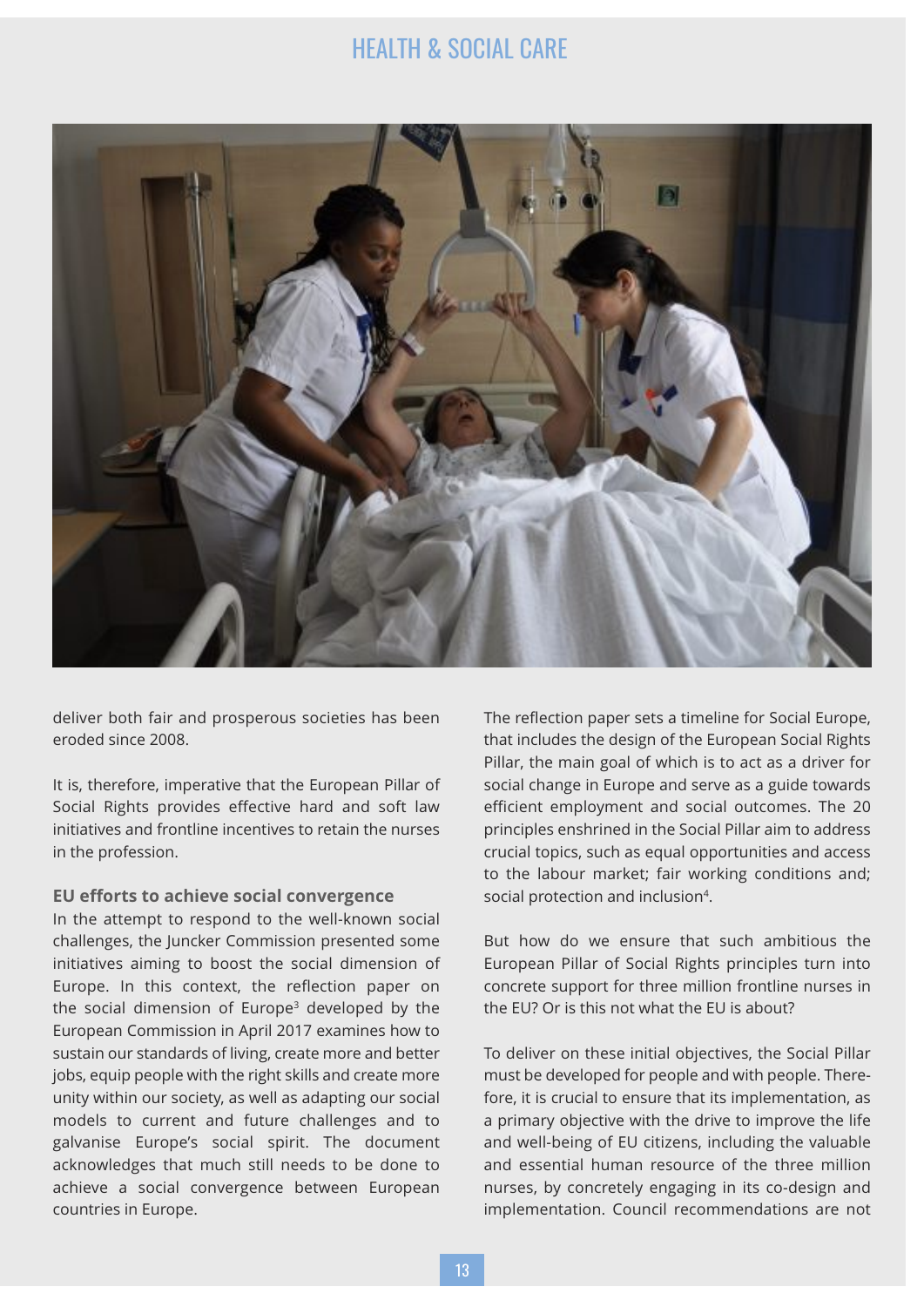enough in isolation, indeed frontline action implementing political agreements and commitments are an absolute requirement. Therefore, to achieve real frontline change, under the Pillar principles of "access to health care" and "work-life balance and wages", clear proactive priorities and actions with the support of the nursing profession have the potential to make a significant difference for all the citizens of Europe. Investing in nursing is a positive investment in the quality of life and the well-being of all.

#### **Access to health care**

Related to Chapter III of the European Social Pillar, social protection and inclusion, the principle 16 "access to health care" is the core business of all EU nurses. The right of everyone to timely access, affordable, preventive and curative healthcare of good quality, emphasising the importance of long-term care, becomes a key societal challenge in the EU. This needs to be addressed, with an urgent re-focus on 'moving care back to the community<sup>5</sup>, by designing in partnership with the nurses, a more holistic approach to valuebased healthcare. Due to the close relationship nurses nurture naturally with citizens and patients that considerably contributes to the implementation of a people-centred approach, co-designing is the only way forward. However, barely 3% of the health budget goes to prevention, a sector that heavily suffered during the 2008 economic crisis, leading to worsening statistics on all key indicators across every public health topic. 6

Within this context, it is important to recognise the contribution of nurses' in combatting the main challenges that European health systems are facing, for example, the increase of people living with multi-morbidity and chronic diseases, antibiotic resistance (AMR) and a lack of trust in vaccinations, all conditions that not only have negative health outcomes for the whole community across Europe, but increase the workload of the frontline nurses, which in turn risks nurses leaving the profession which has serious implications in a people-centred approach model. It is, therefore, central to invest in and develop an efficient primary and community care system, which is considered to have crucial added-value in terms of moving care back to the community, boosting the social economy and becoming a driver of well-being, productivity and growth.

However, this model of care delivery requires a deep change of mindset and the paradigm shift of those writing and signing off public health and workforce policies. However, co-design is one solution to reduce the policy and reality divide to make a real difference on the frontline. There are many successful examples of nurses' co-design in delivering primary care through e-health services: nurses' close relationship with citizens/patient place them in an ideal position to consider all the physical and social factors that influence an individual's health. These are the essential preconditions that make prevention work, with nurses becoming the natural leaders in reforming health systems, moving from cure to care, from therapy to prevention. In this sense, nurses working in primary care centres, schools, in the community and, not least as informal carers in their own families, are in a unique position to perform advanced roles to increase the accessibility to prevention and care7.

Improving timely access to affordable health and social care is also ensured by the support that nurses provide in bringing the population closer to digital innovations that are reshaping our healthcare systems. It is within this context that nurses act as coaches, introducing and guiding many European citizens/patients to e-health services that are fit for purpose. It is within this context that nurses' advanced roles in blockchain technology will smooth access to the personalised electronic health records and as such, ensure it all works more effectively and efficiently. The ENS4care prevention guideline, developed with industry and civil society, is a good example of upscaling innovation to combat ongoing austerity in the health sector.

To guarantee the delivery of safe healthcare of good quality, the EU and national policies should improve their focus on the features that make healthcare systems communicate more efficiently. With the endless EU efforts on interoperability and semantics, still, today discharged patients struggle with the 'integrated model of care' and 'continuity of care'. Therefore, the Social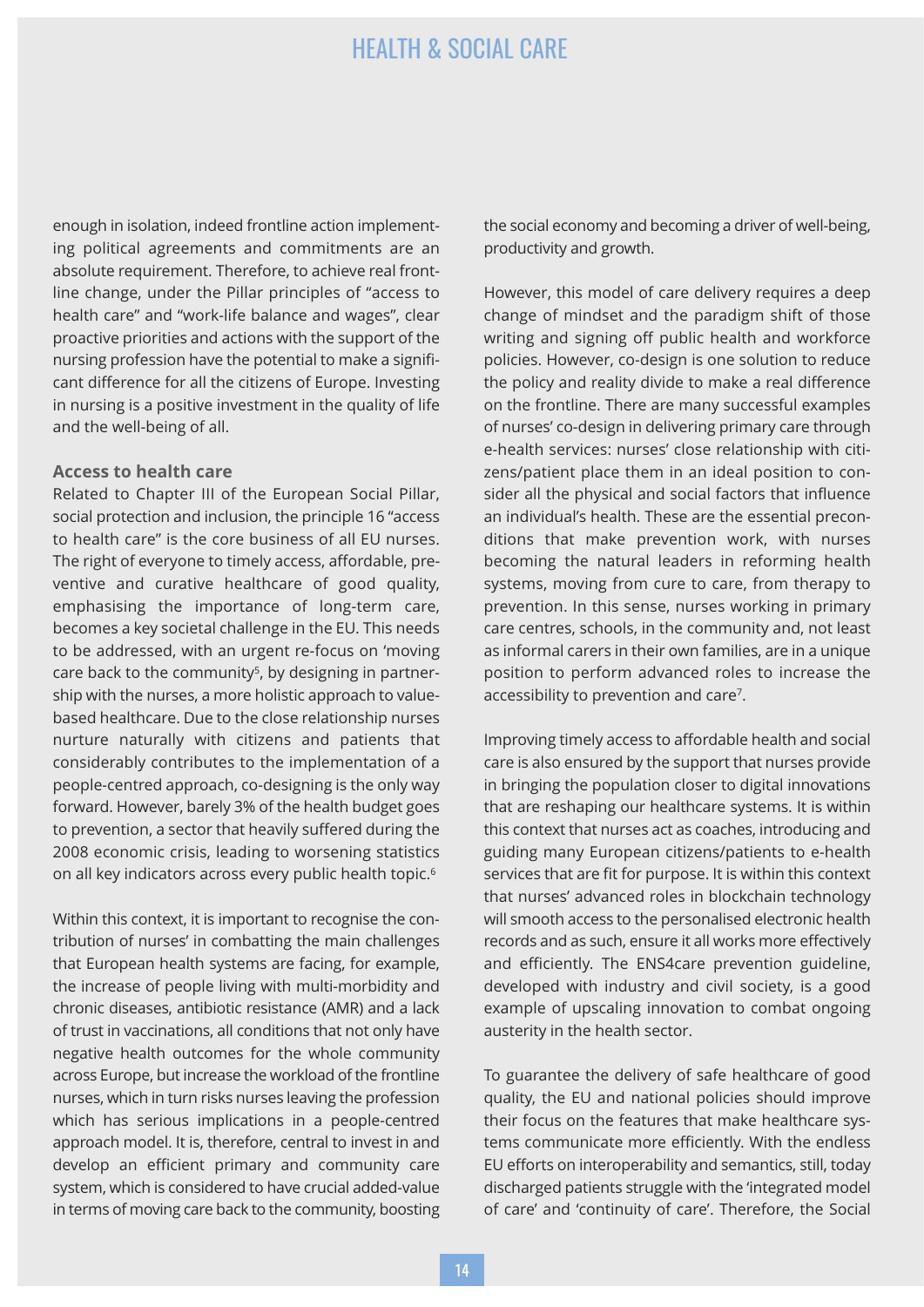Pillar should support nurses in leading the transition towards an integrated care model through measures that acknowledge and emphasise the frontline responsibility in ensuring continuity of care. To make this vision a reality, a new mentality concerning the health and specifically, the nursing workforce must be embraced. National governments should immediately reverse the focus from only planning and forecasting and collecting mainframes full of data, towards supporting frontline nurses to prevent them leaving the nursing profession due to unsustainable workloads and poor working environments. The European Social Pillar should focus on the harmonised development of the advanced nurse practitioner (ANP), to better address the unmet health needs of the European population. <sup>8</sup> This means boosting the first principle of the Pillar: education, training and life-long learning.

"Improving timely access to affordable health and social care is also ensured by the support that nurses provide in bringing the population closer to digital innovations that are reshaping our healthcare systems. It is within this context that nurses act as coaches, introducing and guiding many European citizens/patients to e-health services that are fit for purpose."

**Education – Advanced Nurse Practitioner (ANP)** The Social Pillar Chapter I – equal opportunities and access to the labour market, education, training and life-long learning – has been key for EFN since 1971, when the discussion on the nursing education and free movement started to take place. <sup>9</sup> The contribution of the nurses to the EU policy process, especially related to the free movement of nurses within the EU, resulted in the Directive 2005/36/EC, modernised by the Directive 2013/55/EU and importantly, in the co-design of the Proportionality Directive, that concerns strengthening nursing as an independent profession in the EU. That independence in coordinating and delivering care is a significant contributing factor to nurses staying committed to their profession.

Therefore, the Social Pillar should build its developments on these EU legislative successes of 50 years in European Commission DG Internal Market, Industry, Entrepreneurship and SMEs (DG GROW). It is only by ensuring through education and training – the right skill-mix and a sustainably designed workforce composition $10$  that nurses can qualitatively contribute to increasing the access to health and social services for EU citizens. To this purpose, the bachelor programme as harmonised by the European Directive 2013/55/EU and specifically article 31, needs to create a complementary and harmonised EU education programme for ANP, building on and going beyond the eight competencies as set out in Directive 55. To make integrated care and continuity of care a reality throughout the EU, it is particularly important that advanced nurse competencies highlight the importance of managing care throughout the system. With progressive developments, such as e-skills making the digitalisation of health and care a fact, supporting people and healthcare professionals communicate flexible and optimal in the peoplecentred system is the future reality of effective and efficient healthcare. As such, blockchain technology<sup>11</sup> can become a support for nurses when technology starts collecting the data needed to move towards a value-based health system, where outcomes define the financing methodology. The Social Pillar should, therefore, provide not only the basic ingredients to start implementing continuity and people-centred care, but it needs to provide the supporting framework and the concrete tools for the nursing workforce to close the existing EU implementation gap.

#### **Work-life balance and wages**

Related to Chapter II – fair working conditions, work-life balance is a key principle for nurses to stay in their profession. Nurses with caring responsibilities have the right to suitable leave, flexible working arrangements and most importantly, safe environments with specific attention paid to the increasing violence against nurses in different working settings, in both the hospital unit and the community. Nurses have the right to a high-level protection of their health and safety at work, to allow them to remain in the nursing profession for as long as possible. Ensuring that these conditions are met should be a key incentive in the Social Pillar.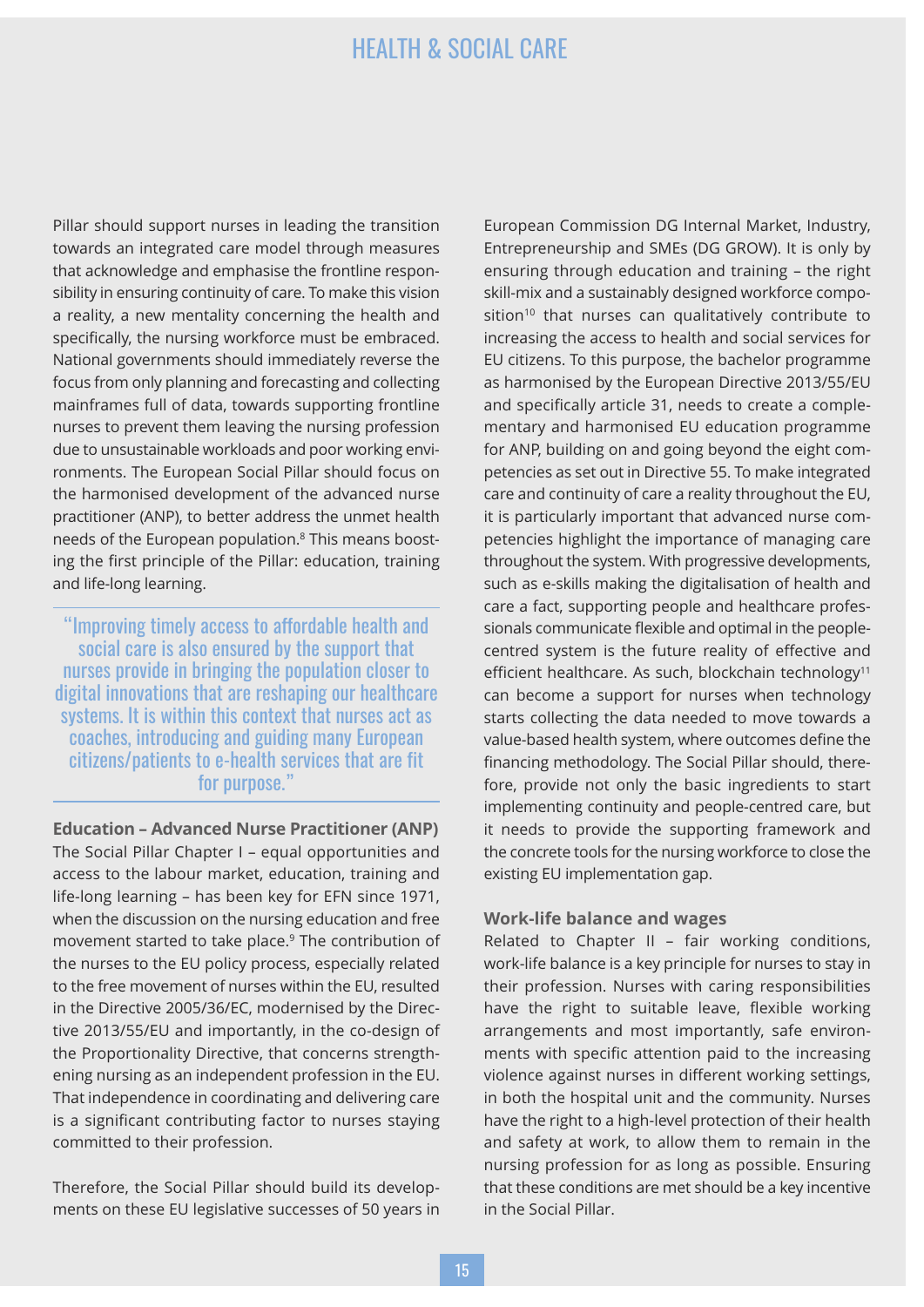

The Pillar should include measures to respond to nurses needs as professionals, recognising that 92% of the workforce is female, performing a high-risk, highskilled job with inappropriate recognition and reward. Good examples of national legislation exist, for instance in Belgium, where since 1993, the country introduced a financial system incentive for frontline nurses: at 45 years, one extra compensation day/month, at 50 years, two and at 55 three extra days off per month, with the option to choose between an increase in the salary or extra days off. This system has proven to be a measure keeping nurses in the profession and valuing their tuff frontline work.

As more good practices exist in the EU, the Social Pillar should scale them up and allocate EU funds to the Pillar and as such, recognise the high-risk job of nurses. The nursing profession needs and expects from the European Social Pillar, a coherent implementation of what already exists and has proven to be successful, aiming to bring an overall EU improvement to several aspects related both to professional and personal features of the profession. Only by incorporating nurses' needs, utilising and maximising the use of their skills and engaging them in the co-design and implementation of social and healthcare policies, the Pillar will enable nurses to carry out their mission to prevent diseases, deliver high-quality and safe care and enhance health and social care throughout the EU.

Fair working conditions also include the right to fair wages that provide for a decent standard of living, but this is not always the case for nurses, for whom meagre salaries and demanding hours are making the profession too hard to stay in. Although, since 2004, the 15 countries who joined the EU – complying with the Acquis related to the education of nurses (Directive 55) – have registered an improvement with salaries of nurses going up from €250 to €780 net a month (Poland), nurses wages in all EU Member States are way too low compared to other professions, taking into account the huge risks nurses take when delivering care and the enormous positive difference they make to health and social care delivery.